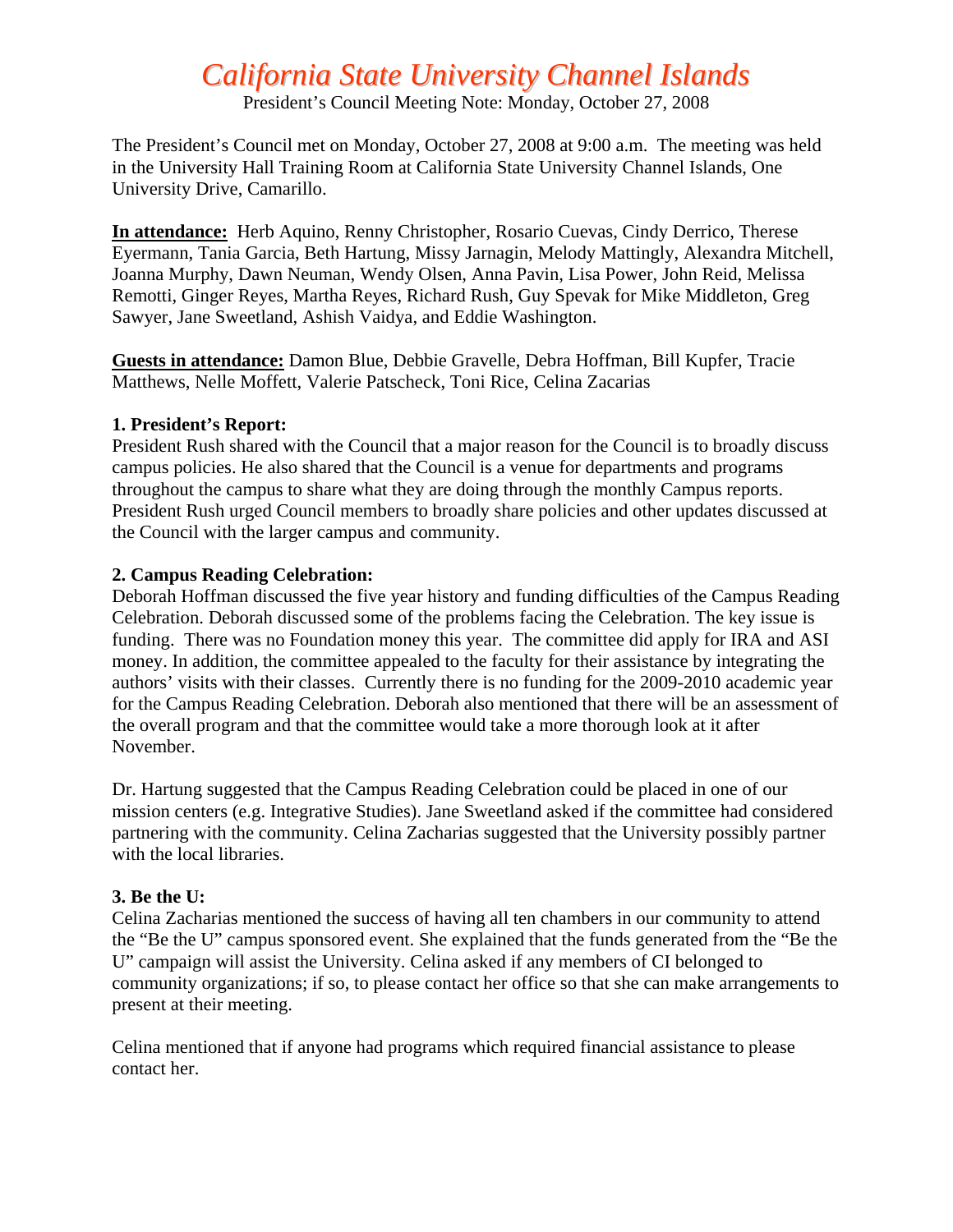## **4. Update on Union Policies:**

Dr. Renny Christopher stated that the CFA finally signed off on two policies

- a. Principle Investigator
- b. Intellectual Property

Dr. Christopher said that we had a few changes in the language of the policies and borrowed freely from SLO's document/policy. We added "extraordinary University support" to our policy. Renny explained that both policies have gone back to the Faculty Senate for their approval.

Renny also mentioned that the policy on Alcohol has now gone back to Eddie Washington in HR. Eddie is sending it out to all Unions for "meet and confer."

## **5. Upcoming Policies for Review:**

Melissa Remotti informed the group that IRA is the next policy up for review. She also stated that the President's Council would be dark for November.

## **6. Policies for the 2009-2010 Catalog:**

Melissa Remotti informed the council that should there be a need to include an updated version of a policy in the 2009-2010 Catalog, they must be reviewed and approved by the Council at the December  $8<sup>th</sup>$  meeting.

## **7. Policies:**

## **RECOMMENDATION**

**a.** Toni Rice covered the Policy on Eligibility Requirements for Membership in Student Clubs and Organizations [3-year review]. She provided the Council with a brief summary of minor changes since the last reading. The only changes to the existing policy included an update from the C.O. as well as the title of the policy. This policy was approved unanimously by the Council.

**b.** Toni also presented the Policy on Communication with Students [3-year review]. No discussion. The policy was approved unanimously by the Council.

**c.** Toni presented the Policy on Judicial Affairs [3-year review]. She provided the Council with a summary of the changes since the last reading. She stated that Executive Order 970 supersedes E.O 628. This was the only change to the existing policy. The policy was approved unanimously by the Council.

**d.** The Policy on State University Grant Awarding was presented by Tracie Matthews. The policy was approved unanimously by the Council.

- **e**. Policy on Financial Aid Satisfactory Progress was presented by Tracie Matthews. The policy was approved unanimously by the Council.
- **f.** The Policy on Return on Title IV Funds was presented by Tracie Matthews. The policy was approved unanimously by the Council.

**g.** The Policy on Clearinghouse for Institutional Research [3-year review] was presented by Dr. Nell Moffett. Eddie Washington posed the question to Nell "what constitutes a survey? Does every survey which we conduct on campus fall under this policy?" Nell clarified that research involving animals or humans needs to go through the IRB (i.e. if we survey students, faculty or staff we should go through the IRB). Jane Sweetland stated that she understood the policy to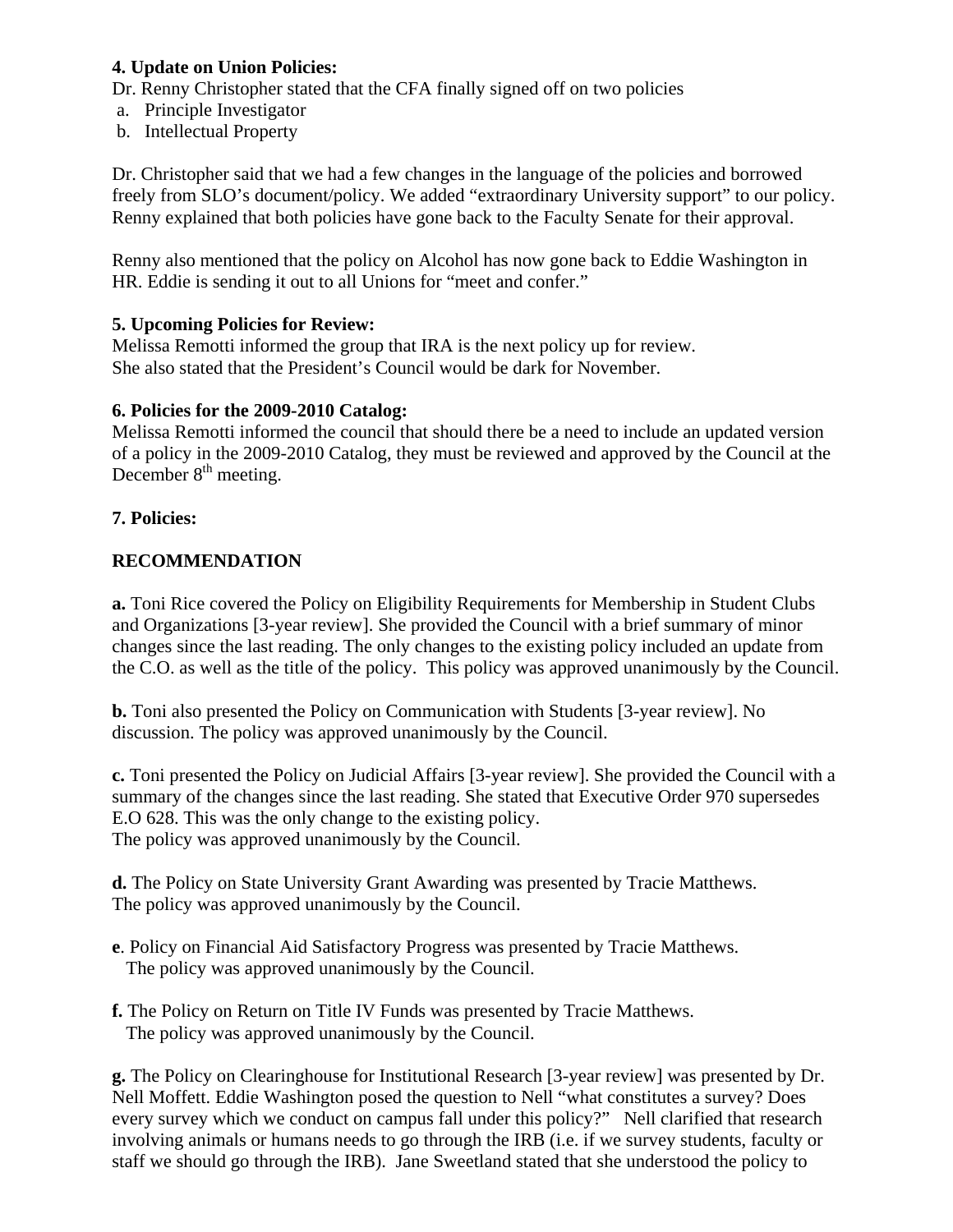read that all surveys do not need to go to the IRB but they do need to go through Nell. It was decided that we would continue the discussion on the Clearinghouse and Data Collection for the next meeting.

**h.** The Policy on Coordination of Date Collection for Purpose of Institutional Research [3-year review] was also presented by Dr. Nell Moffett. The question was raised whether there were specific issues on Data Collection. There were additional discussions regarding surveys and departments vs. programs. Nell encouraged the Council members to contact her with any additional comments or feedback.

**i**. The Policy on Procurement [3-year review] was presented by Valerie Patscheck. The policy was unanimously approved by the Council.

**j.** Policy on Risk Management [3-year review] was presented by Bill Kupher. Bill stated that nothing has changed in the policy except for the correction of the typos. Bill mentioned that this policy is driven by Executive Order 715. President Rush re-stated that the reason why it is important that we review our policies every three years; is it keeps our policies alive and refreshed. The policy was unanimously approved by the Council.

**k.** The Policy on Official Transcripts [3-year review] presented by Ginger Reyes was unanimously approved by the Council

**l.** Policy on FERPA [3-year review] was presented by Damon Blue. Damon stated that since the policy past three years ago that the Housing and Residential Education custodian has been added along with changes to campus building names and directory information. He also mentioned that we will also need to add Athletics. Formal hearing challenging education record. Reasonable amount of time (30 working days), advanced notice (15 days) and results to students in 15 days.

- definition of students for this policy (Jane Sweetland)
- comfortable with the language

President Rush said that we will hold this policy until our next meeting. It was suggested that Title 5 be further reviewed for the purpose of clarifying the policy.

## **DISCUSSION**

**m.** Policy on Intent to Enroll [3-year review]. First reading.

**n.** Policy on Application Roll-Over [3-year review]. First Reading. It was recommended that the types of hardships be stricken from the policy and the word documented be added to read: "In cases of documented hardship…"

**o.** Policy on Free Speech and Assembly [3-year review] was presented by Debbie Gravelle. Chief Reid suggested that this policy may not be enforceable by the police. President Rush mentioned a free speech issue that took place at San Francisco State University with Palestinian and Jewish Students. Provost Neuman asked if this policy pertains only to assembly. Eddie Washington asked if the policy is directed towards students. This policy should be reviewed further by various members of the campus community.

**p.** Policy on Alumni Groups was presented by Tania Garcia. Tania said that she would like to have a policy on record for the Alumni Groups. Ginger brought up the concern of Alumni assisting as recruiters. Tania will bring this policy back to the Council on Dec. 8.